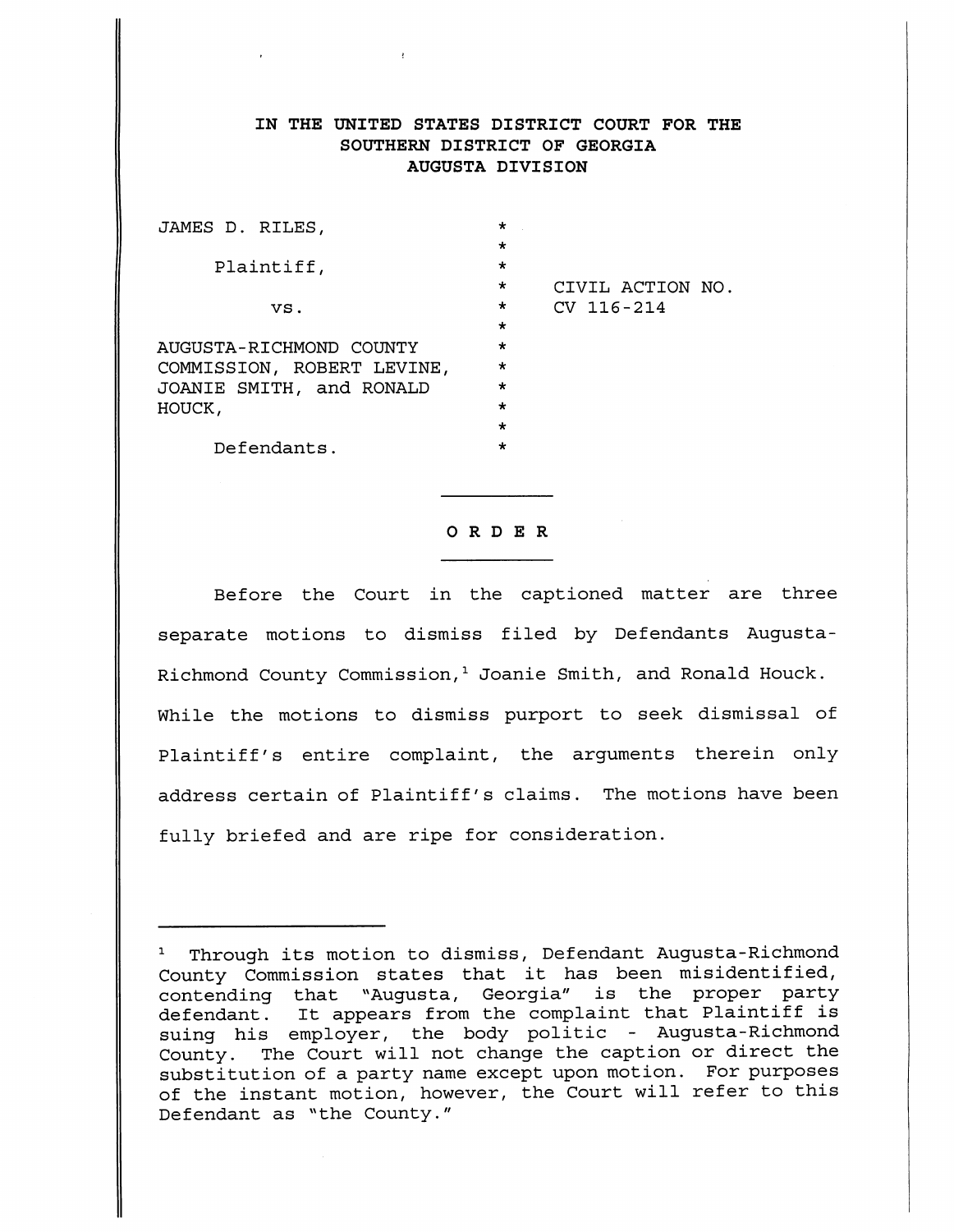### I. BACKGROUND

On December 27, 2016, Plaintiff James D. Riles, through counsel, filed the instant employment discrimination case. The complaint alleges that Plaintiff has been an employee of the County for 11 years with the Recreation, Parks, and Facilities Department. (Compl., 10.) Plaintiff applied for but was denied the position of Facilities Supervisor on or about February 6, 2014. (Id.  $\P\P$  11-12.) Plaintiff, a black male, claims he was qualified for the position but was denied because of his race.  $(Id. \P \P 13-16, 19.)$  On February 19, 2014, Plaintiff filed a complaint with the Augusta-Richmond County Equal Employment Opportunity Office. (Id. **%** 29.) Plaintiff further alleges that thereafter, he was denied other positions within the Recreation, Parks, and Facilities Department because of his race and in retaliation for filing the first EEO complaint.  $(\underline{Id.} \P \P 20-27, 34.)$  Plaintiff further claims he was denied other positions in retaliation for filing a complaint with the Equal Employment Opportunity Commission in June 2014.  $(\underline{Id.} \P \P 38 - 40.)$ 

Upon these allegations, Plaintiff alleges a violation of 42 U.S.C. § 1983 and the Equal Protection Clause of the Fourteenth Amendment of the United States Constitution. (Id. § 44.) Nevertheless, in the introductory paragraph of the complaint, Plaintiff cites not only to § 1983 and the Equal

 $\overline{a}$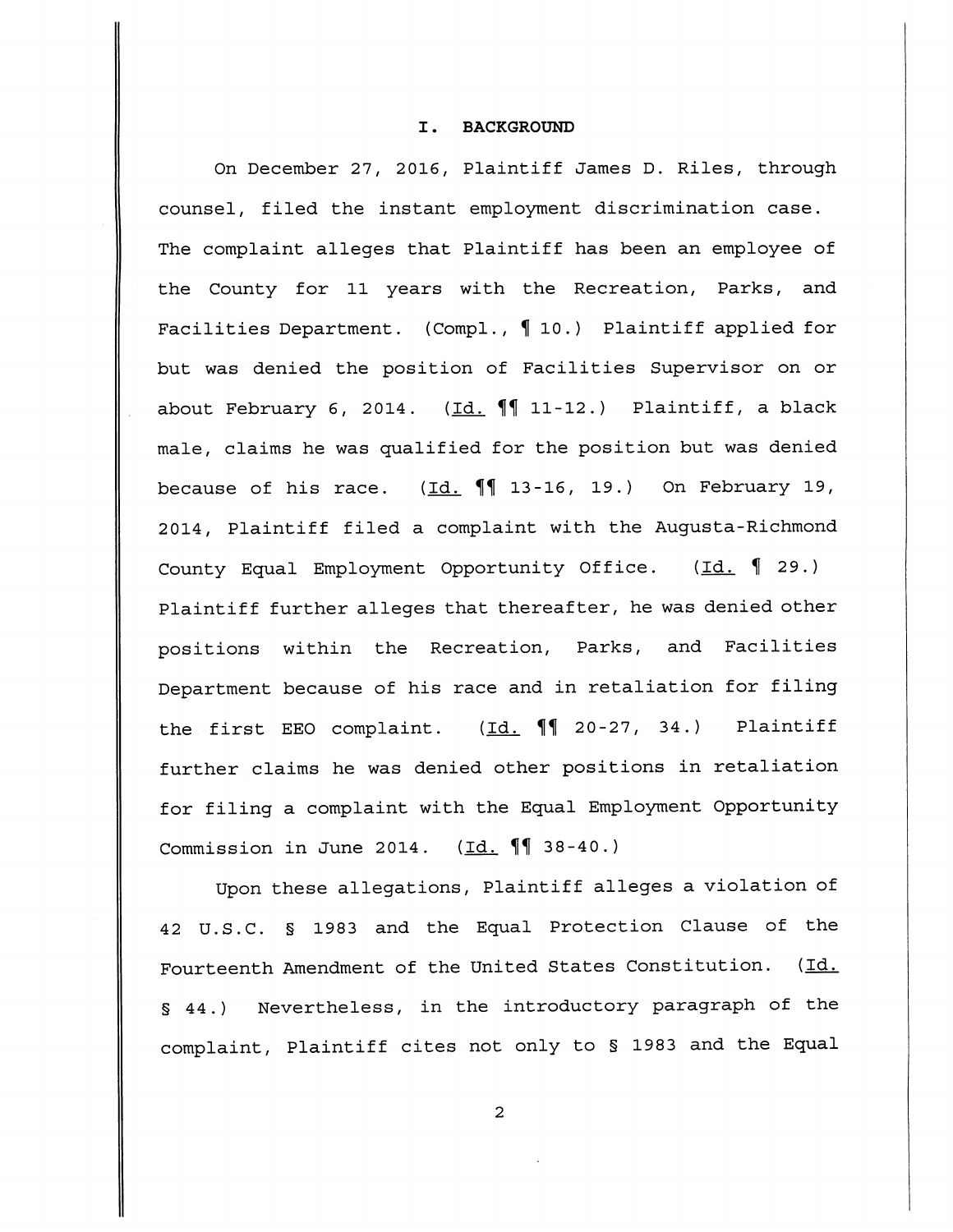Protection Clause but also "Title VII of the Civil Rights Act of 1964, as amended, <sup>42</sup> U.S.C. § 2000e **et seq."** and "Title <sup>I</sup> of the Civil Rights Act of 1991 - 42 U.S.C. § 1981." (Compl. at 1.) Through their motions to dismiss, Defendants seek to dismiss any claims under Title I of the Civil Rights Act of 1991, which is codified at 42 U.S.C. § 1981a, and § 1981.<sup>2</sup> Moreover, the individual Defendants, Smith and Houck, seek dismissal of the official capacity claims against them as duplicative of the claims against the County, and they seek dismissal of any claims against them in their individual capacities. The Court will now resolve these issues.

## II. LEGAL STANDARD

A motion to dismiss under Federal Rule of Civil Procedure 12(b)(6) does not test whether the plaintiff will ultimately

Of note, Plaintiff all but concedes that he does not have an independent claim under either statute, stating that his complaint is "based primarily upon Defendants' collective violations of Title VII and the Fourteenth Amendment." (PL's Resp. in Opp'n to Mots, to Dismiss, Doc. 16, at 2.)

<sup>2</sup> Title I of the Civil Rights Act of 1991 is codified at 42 U.S.C. § 1981a. It is unclear from the complaint whether Plaintiff was referring to § 1981a when he listed "Title I of the Civil Rights Act of 1991 - 42 U.S.C. § 1981" or whether he was referring to both § 1981a and § 1981. See Olmstead v. Taco Bell Corp., 141 F.3d 1457, 1462 (11<sup>th</sup> Cir. 1998) (acknowledging the potential for confusion in differentiating between the amendments to Title VII embodied in § 1981a and the cause of action created in § 1981). Because Defendants have interpreted the language to state claims under § 1981a and § 1981, the Court will address both herein as well.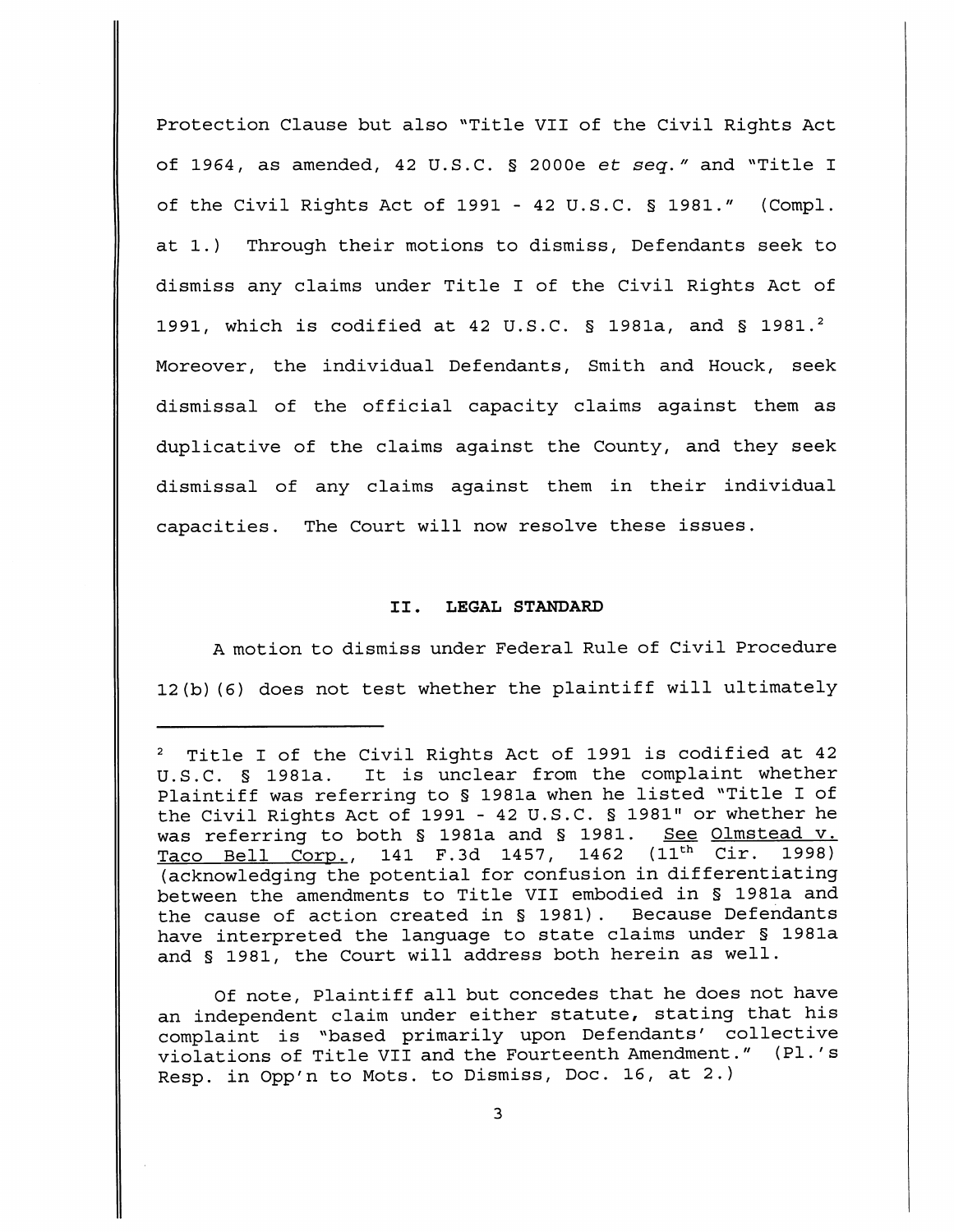prevail on the merits of the case. Rather, it tests the legal sufficiency of the complaint. Scheur v. Rhodes, 416 U.S. 232, 236 (1974) . Therefore, the court must accept as true all facts alleged in the complaint and construe all reasonable inferences in the light most favorable to the plaintiff. See Hoffman-Pugh v. Ramsey, 312 F.3d 1222, 1225 (11th Cir. 2002). The court, however, need not accept the complaint's legal conclusions as true, only its well-pled facts. Ashcroft v. Iqbal, 556 U.S. 662, 677-79 (2009).

A complaint also must "contain sufficient factual matter, accepted as true, 'to state a claim to relief that is plausible on its face.'" Id. at 678 (citing Bell Atl. Corp. v. Twomblv, 550 U.S. 544, 570 (2007)). The plaintiff is required to plead "factual content that allows the court to draw the reasonable inference that the defendant is liable for the misconduct alleged." Id. Although there is no probability requirement at the pleading stage, "something beyond . . . mere possibility . . . must be alleged." Twombly, 550 U.S. at 556-57 (citing Durma Pharm., Inc. v. Broudo, 544 U.S. 336, 347 (2005)). When, however, on the basis of a dispositive issue of law, no construction of the factual allegations of the complaint will support the cause of action, dismissal of the complaint is appropriate. See Executive 100, Inc. v. Martin Cnty., 922 F.2d 1536, 1539 (11<sup>th</sup> Cir. 1991).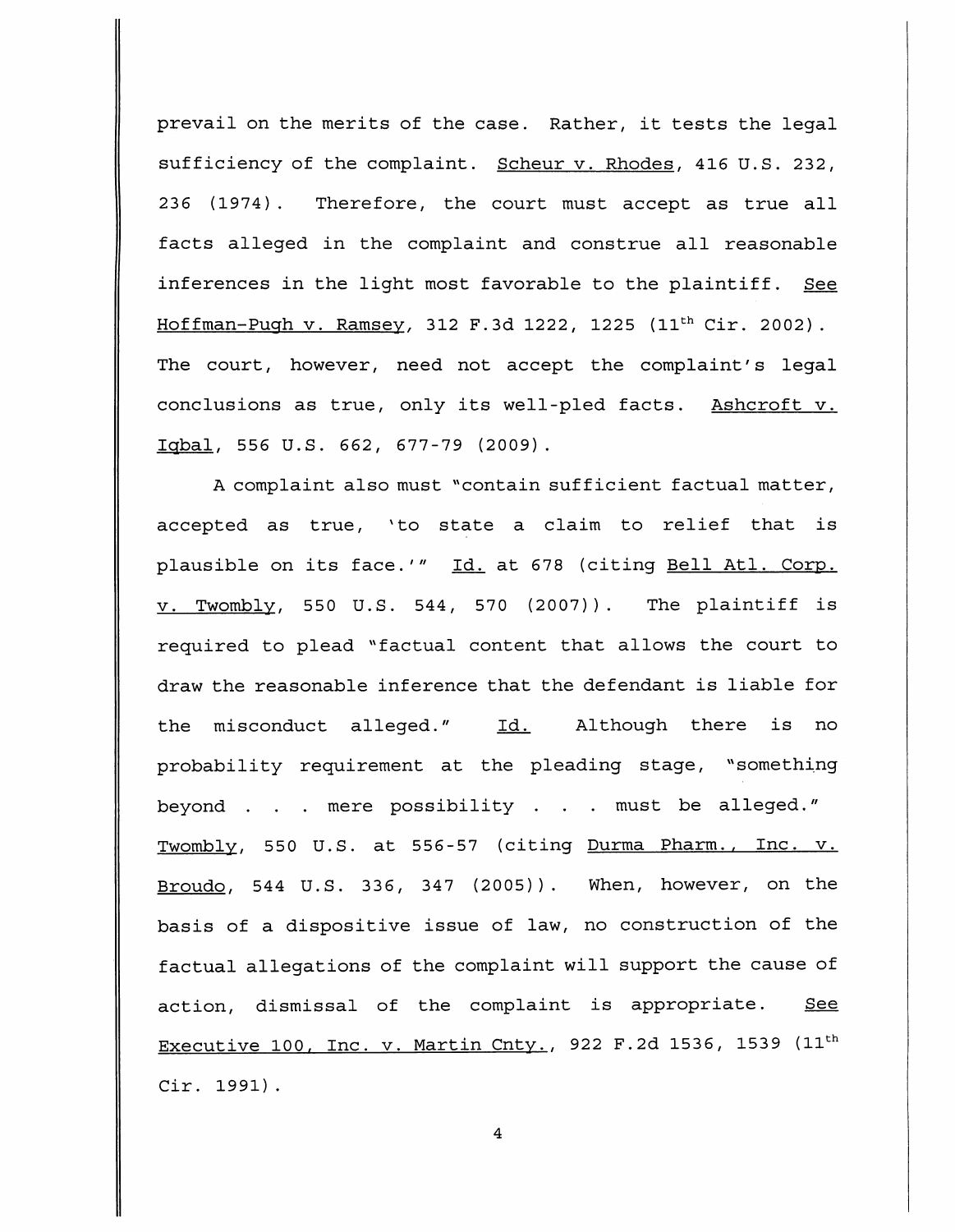### III. LEGAL ANALYSIS

### A. 42 U.S.C. § 1981

Section 1981 provides that " $[a]$ ll persons . . . shall have the same right in every State and Territory to make and enforce contracts . . . as is enjoyed by white citizens." However, § 1981 does not provide an independent cause of action against state actors. Butts v. Cnty. of Volusia, 222 F.3d 891, 894 (11th Cir. 2000). Rather, 42 U.S.C. § 1983 is the exclusive federal remedy for violations by state actors of the rights guaranteed by § 1981. Bryant v. Jones, 575 F.3d 1281, 1288 n.l (11th Cir. 2009) (citing Butts, 222 F.3d at 894- 95) . Plaintiff's complaint sets forth a § 1983 claim wherein he claims that Defendants have violated his equal protection rights as guaranteed by the Fourteenth Amendment to the United States Constitution. Any § 1981 claim Plaintiff has attempted to bring merges into his § 1983 claim. Accordingly, Defendants' motions to dismiss any § 1981 claim are hereby GRANTED.

# B. 42 U.S.C. § 1981a

Section § 1981a broadened the remedies available to successful Title VII litigants. See 42 U.S.C. § 1981a, 2000e-5(g). It does not provide an independent cause of action. Satterfield v. Bd. of Trustees of Univ. of Ala., 2016 WL 6916828 (N.D. Ala. Feb. 26, 2016); King v. Fulton Cnty. of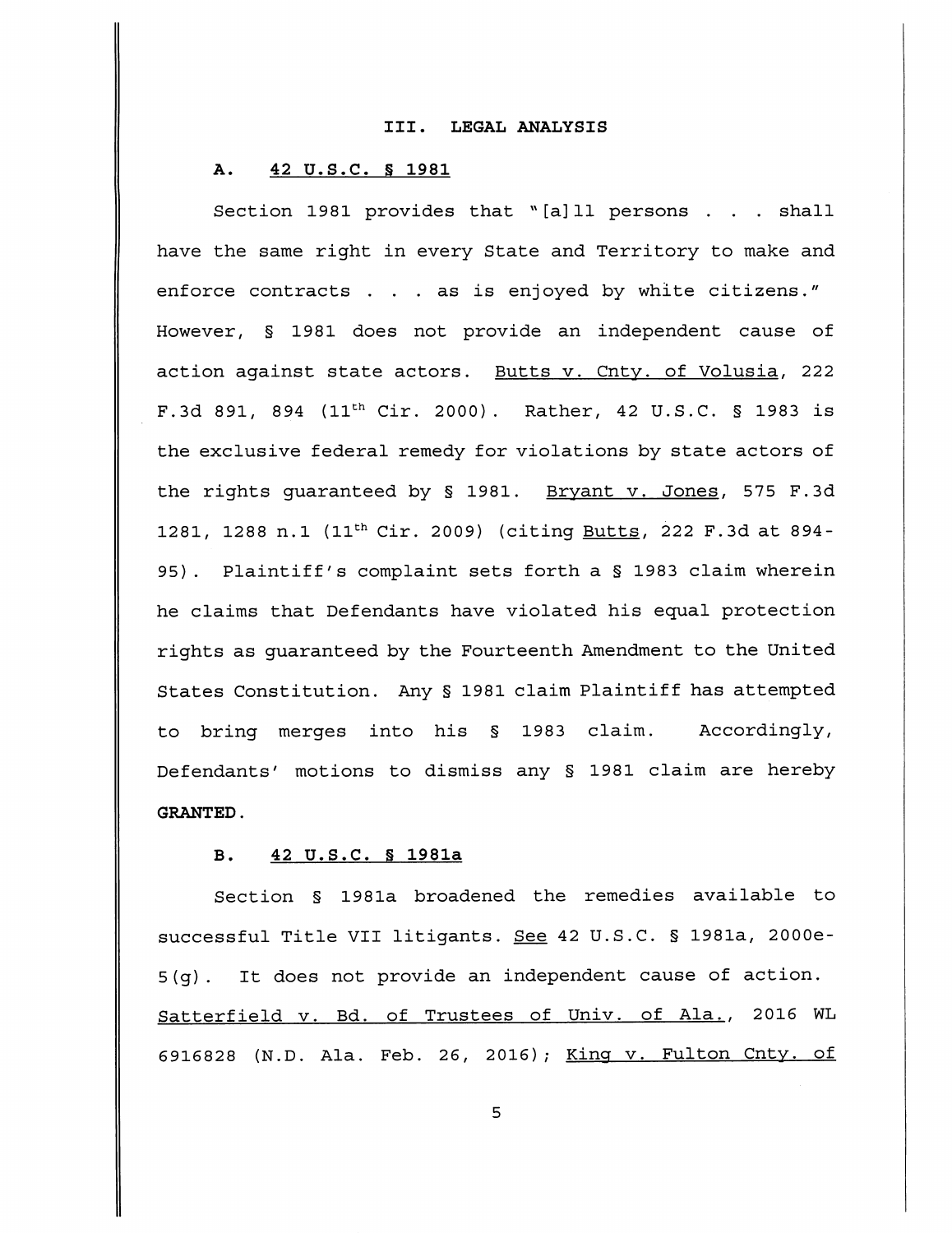Ga., 2009 WL 1322341 (N.D. Ga. May 11, 2009). Accordingly, Defendants' motions to dismiss any § 1981a claim are hereby GRANTED.

# C. Individual Capacity Claims

In this case, it is unclear from the complaint whether Plaintiff has asserted a claim against the individual Defendants, Smith and Houck, in their individual capacities. The word "individual" does not appear in the complaint. However, Plaintiff seeks punitive damages, which are only recoverable against government officials in their individual capacities. See City of Newport v. Fact Concerts, Inc., 453 U.S. 247, 268-70 (1981); see also Scott v. Estes, 60 F. Supp. 2d 1260, 1274 (M.D. Ala. 1999) (holding that county cannot be liable for punitive damages under Title VII or § 1983) . Accordingly, the Court will presume that Plaintiff is suing Smith and Houck in their official and individual capacities under Title VII and § 1983.

With respect to Plaintiff's claims under Title VII, individual capacity suits are inappropriate because the relief granted under Title VII is against the employer, not individual employees whose actions would constitute a violation of Title VII. Cross v. Ala. Dep't of Mental Health & Mental Retardation, 49 F.3d 1490, 1504 (11th Cir. 1995) (holding liability under Title VII is limited to official

6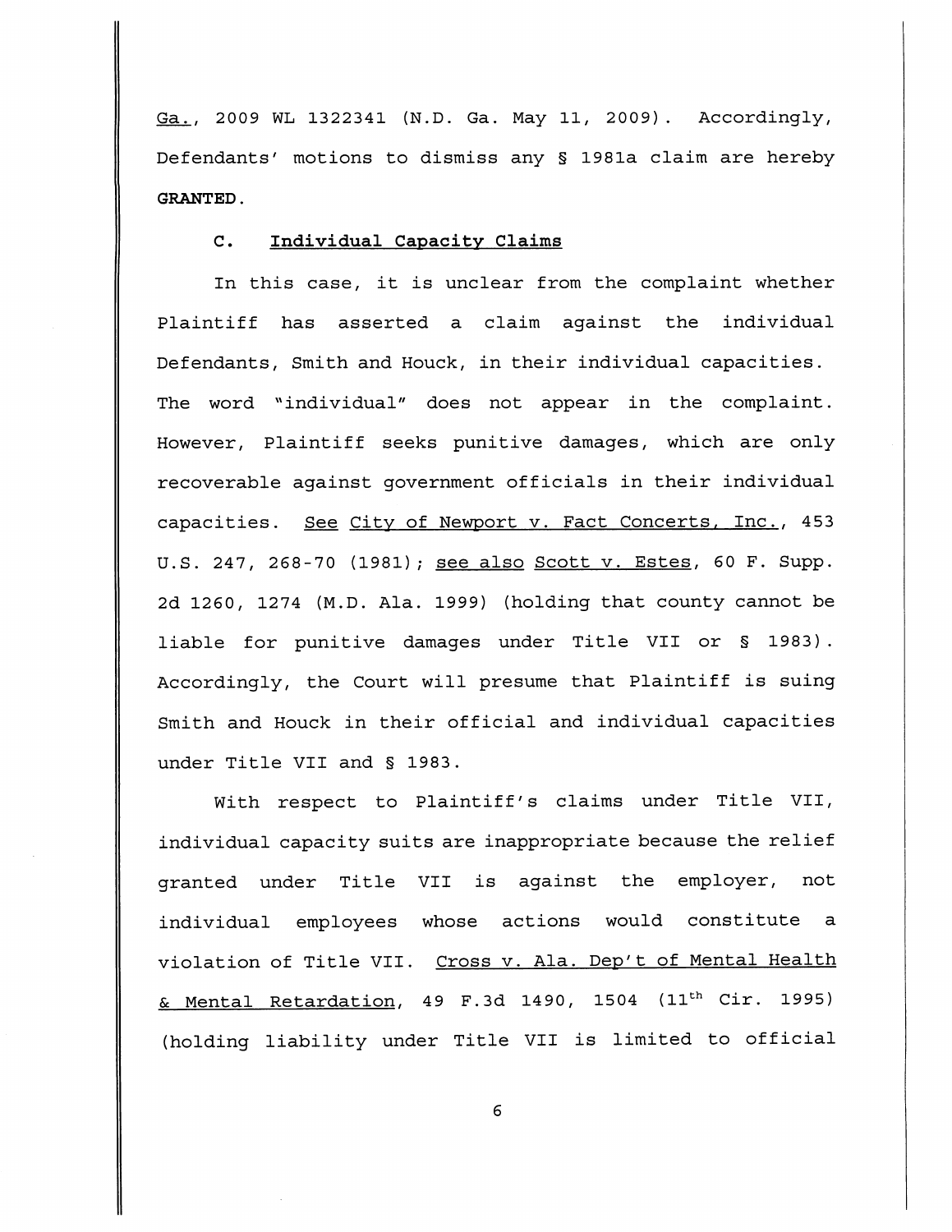capacity claims); Busby v. City of Orlando, 931 F.2d 764, 772 (11th Cir. 1991) .

Contrary to Title VII, individual employees can be held liable for discrimination under § 1983. And at this point, Defendants have presented no legal argument or authority to dismiss Plaintiff's individual capacity claims under § 1983 for violation of his equal protection rights.

Upon the foregoing, Defendants Smith and Houck's motions to dismiss the individual capacity claims against them are GRANTED with respect to Plaintiff's Title VII claims. The individual capacity claims against Defendants Smith and Houck under § 1983 remain.

## D. Official Capacity Claims

Defendants Smith and Houck also move to dismiss Plaintiff's Title VII and § 1983 claims against them in their official capacities.

With respect to Plaintiff's § 1983 claims against Defendants Smith and Houck in their official capacities, Defendants contend that they are redundant of his claims against the County. The Court agrees. See Busby, 931 F.2d at 776 (holding that § 1983 suits against a municipal officer in his official capacity are functionally equivalent to suits against the municipality); Owens v. Fulton Cnty., 877 F.2d 947, 951 n.5 (11<sup>th</sup> Cir. 1989) ("For liability purposes, a suit

 $\overline{7}$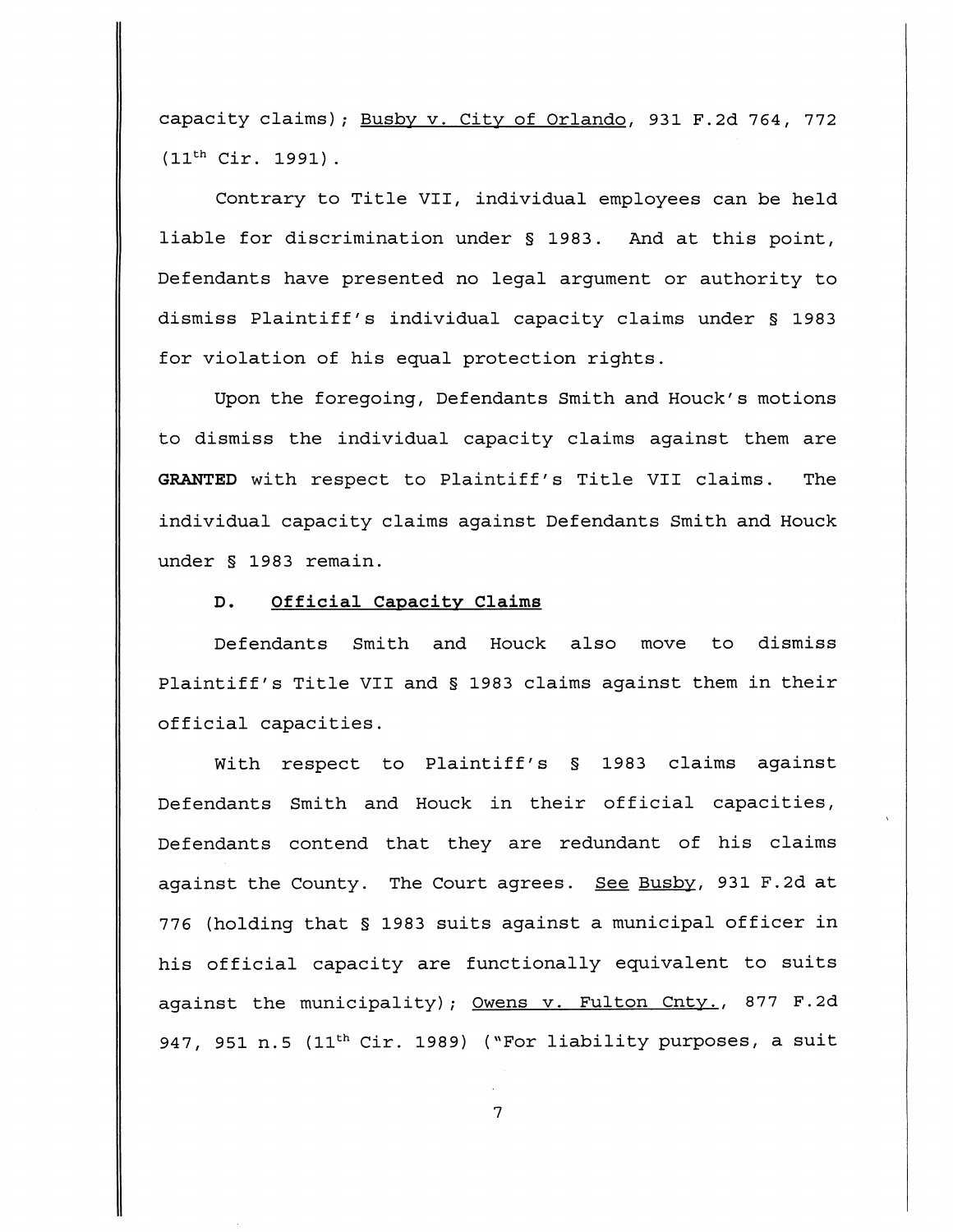against a public official in his official capacity is considered a suit against the local government entity he represents."); M.R. v. Bd. of School Comm'rs of Mobile Cnty., 2012 WL 2931263, \*2 (S.D. Ala. July 18, 2012) ("Plainly, then, extensive authorities illustrate the well-entrenched principle that suits against both an official in his or her official capacity and the entity that official represents are redundant and unnecessary.") (cited sources omitted).

Plaintiff points out that he is seeking prospective relief in the form of reinstatement and front pay, thus, his claims against Defendants Smith and Houck may stand. While it is true that official capacity claims for prospective relief are not treated as actions against the state for purposes of Eleventh Amendment immunity, see Kentucky v. Graham, 473 U.S. 159, 167 n.14 (1985), there is no rule that a court make a distinction between the types of damages sought in assessing whether a claim for relief is duplicative under Busby. As the Alabama district court observed: "If such a distinction existed, one would expect courts applying Busby to dismiss only the money-damages claims against the government officials in their official capacities, while allowing the injunctive and declaratory claims to proceed to trial."  $M.R.,$  2012 WL 2931263, at \*3. This is not the case however. Simply put, Plaintiff's official capacity claims against Defendants Smith

8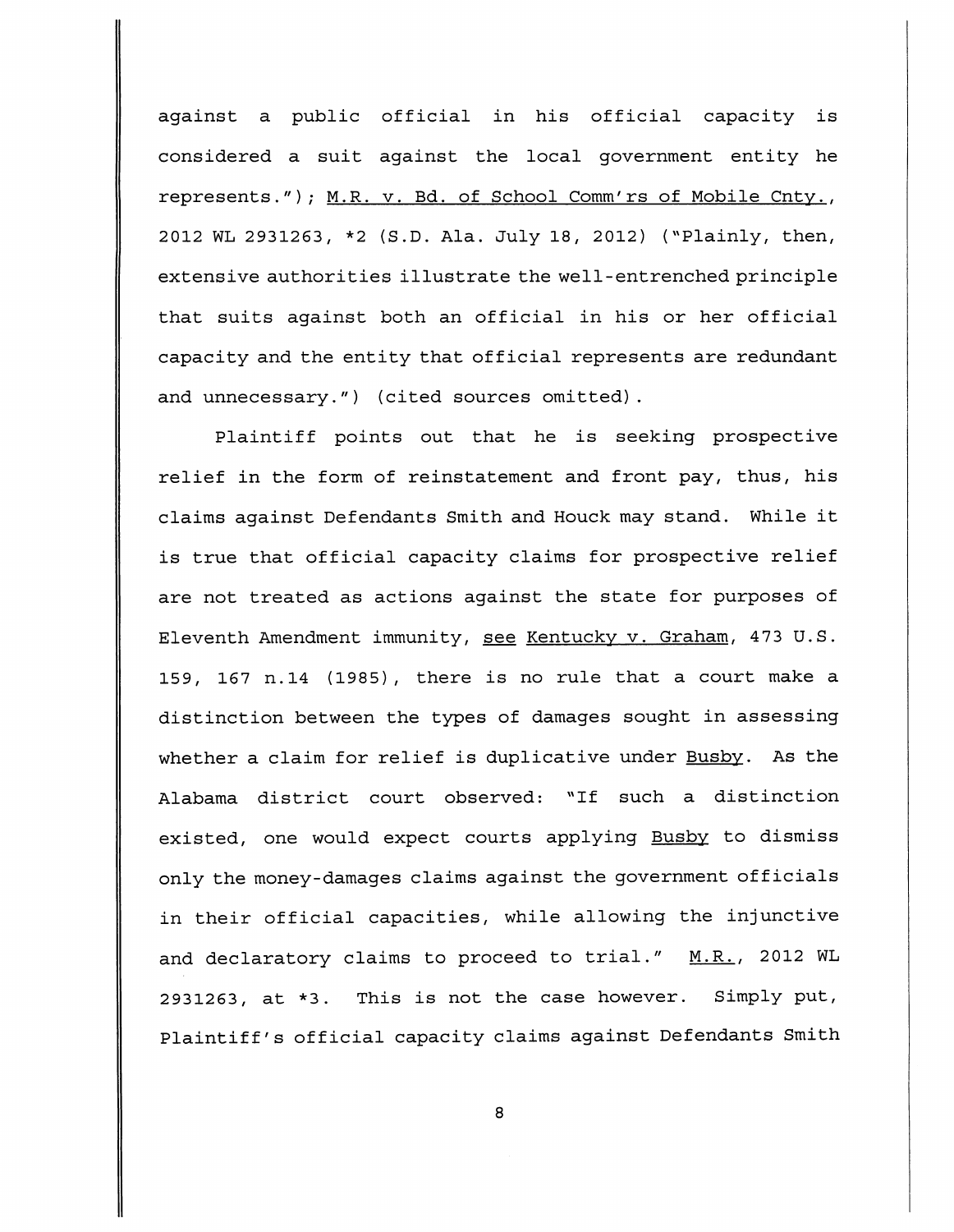and Houck are redundant of his claims against the County no matter the damages sought.<sup>3</sup> For this reason, Defendants Smith and Houck's motions to dismiss Plaintiff's official capacity claims against them under § 1983 are GRANTED.

Further, as stated previously, the relief granted under Title VII is against the employer, not individual employees whose actions would constitute a violation of Title VII. Busby, 931 F.2d at 772. Here, Plaintiff named the employer, i.e., the County. Thus, official capacity claims against his supervisors are unnecessary and duplicative. See, e.g., Lynn v. United Techs. Corp., 916 F. Supp. 1217, 1219 (M.D. Ala. 1996). Accordingly, Defendants Smith and Houck's motions to dismiss Plaintiff's Title VII claims against them in their official capacities are also GRANTED,

### IV. CONCLUSION

Upon the foregoing, Defendant County's motion to dismiss (doc. 9) is GRANTED. More specifically, Plaintiff's claims

Plaintiff cites Welch v. Laney, 57 F.3d 1004 (11<sup>th</sup> Cir. 1995), for the proposition that his official capacity claims for injunctive relief should stand. However, in Welch, the entity that the individual defendants represented was not a party to the lawsuit. That is, the Welch plaintiff was able to maintain his official capacity claims against the Sheriff and the Chief Deputy Sheriff for injunctive relief because the entity they represented was not a party. For this reason, Welch is inapposite as the County has been named as a defendant in the instant action.